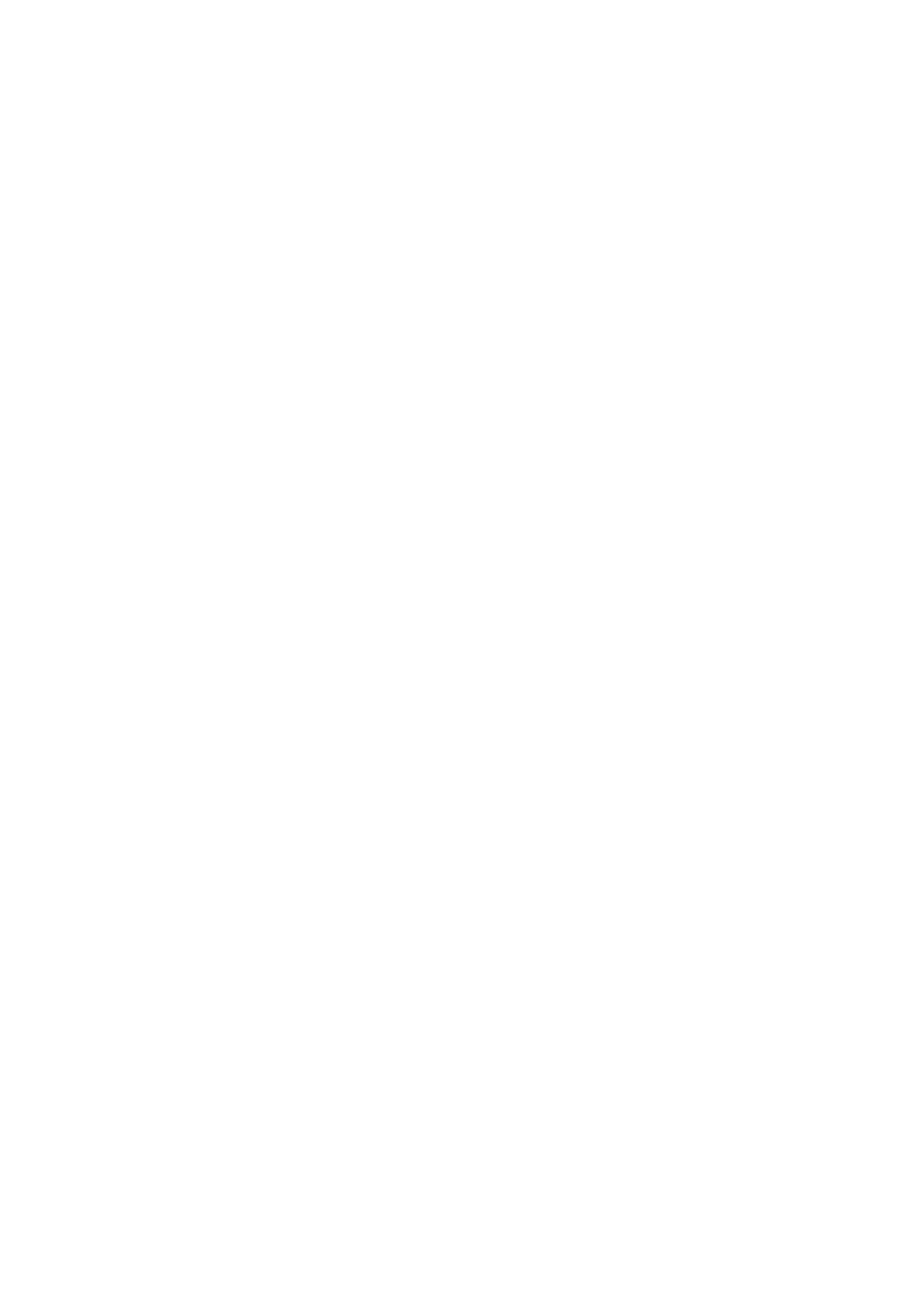Statutory Document No. 2019/0393



*Town and Country Planning Act 1999*

# **TOWN AND COUNTRY PLANNING (TELECOMMUNICATIONS) DEVELOPMENT ORDER 2019**

*Approved by Tynwald: 19 November 2019 Coming into Operation in accordance with article 2*

<span id="page-2-0"></span>The Cabinet Office makes the following Order under sections 8(1), (2), (3), (4), and (6A) of the Town and Country Planning Act 1999.

## **PART 1 - INTRODUCTION**

#### <span id="page-2-1"></span>**1 Title**

This Order is the Town and Country Planning (Telecommunications) Development Order 2019.

#### <span id="page-2-2"></span>**2 Commencement**

If approved by Tynwald<sup>,</sup> this Order comes into operation on 1 January 2020.

### <span id="page-2-3"></span>**3 Interpretation**

In this Order –

- "**airport**" means the airport operated by the Department of Infrastructure at Ronaldsway in the parish district of Malew;
- **"ancient monument"** means any monument deemed to be an ancient monument under Section 7 of the Manx Museum and National Trust Act 1959;
- **"area of special scientific interest"** means land to which section 27(1) of the Wildlife Act 1990 applies;
- **"building"** means something which has at least four walls and a roof, the primary purpose of which is not to facilitate the installation of telecommunications structures or mounted equipment and does not include plant or machinery or any bridge, gate, fence, wall or other means of enclosure;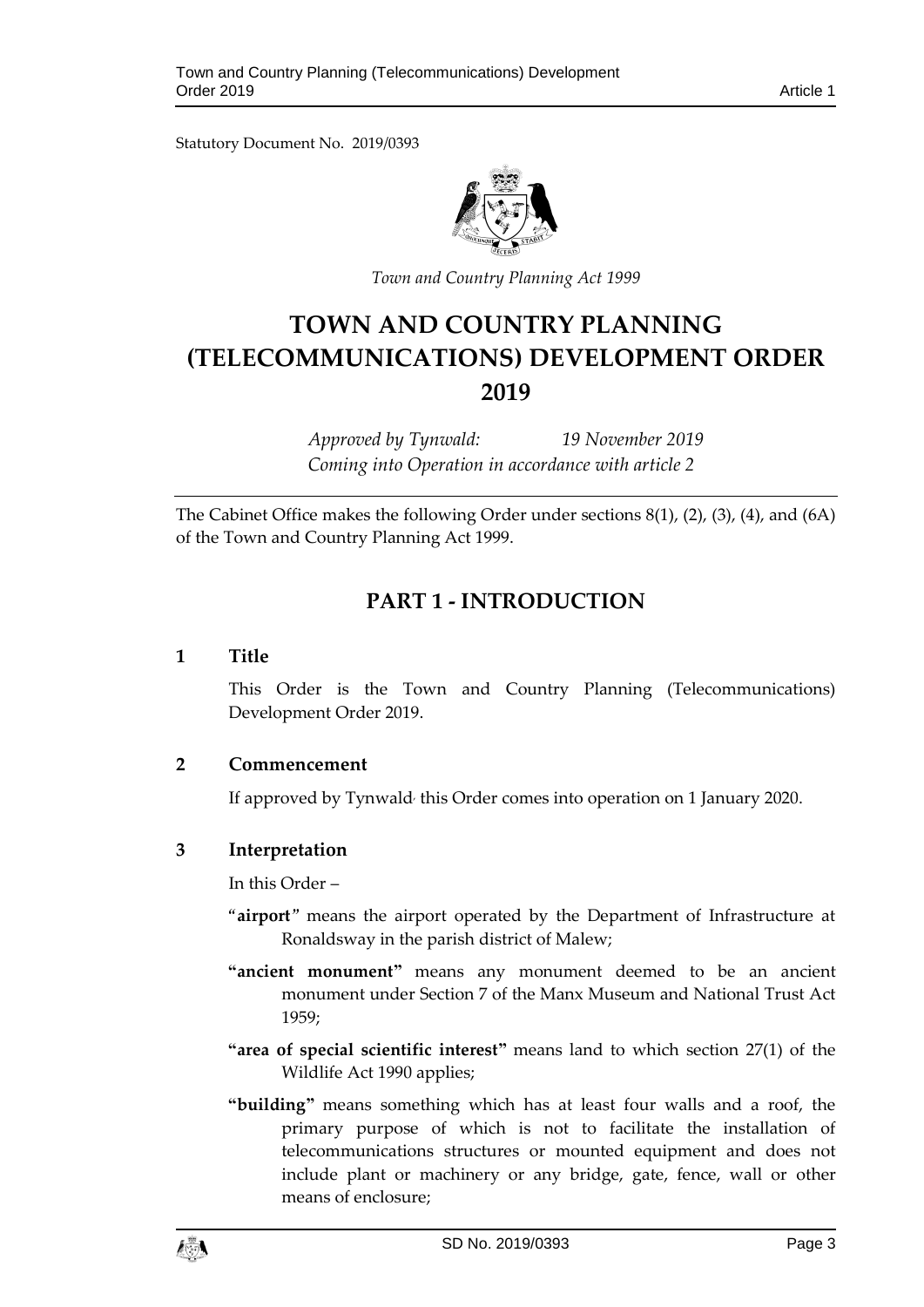- **"conservation area"** means an area designated by order as a conservation area under section 18 of the Town and Country Planning Act 1999;
- **"the Department"** means the Department of Environment, Food and Agriculture**;**
- **"designated watercourse"** means a designated watercourse under the Flood Risk Management Act 2013;
- **"eaves"** means the point where the lowest point of a roof meets the outside wall and parapet walls and overhanging parts of eaves are not be included in any calculation of eaves height;
- **"harbour"** has the meaning given by section 83 of the Harbours Act 2010;
- **"highway"** means a highway maintainable at the public expense within the meaning of section 3 of the Highways Act 1986 and any part of such a highway;
- **"ICNIRP"** means the International Commission on Non-Ionizing Radiation Protection;
- **"licensed operator"** means an operator licensed under section 5 of the Telecommunications Act 1984;
- **"mounted equipment"** means transmission equipment including transmission lines, base transceiver stations and multiplexers;
- **"primary window"** means a main window serving a ground floor living room, dining room or kitchen which includes dining facilities or conservatory;
- **"prior approval decision notice"** has the meaning given in paragraph 2 of Schedule 4;
- **"registered building"** has the meaning given by section 45 of the Town and Country Planning Act 1999;
- **"shrouded"** means that the telecommunications equipment is covered in order to conceal, protect, or screen it;
- **"telecommunications cabinet"** means a cabinet the primary purpose of which is to house telecommunications equipment;
- **"telecommunications structure"** means a structure the primary purpose of which is to have mounted equipment attached to it; and
- **"telecommunications system"** has the meaning given by section 2 of the Telecommunications Act 1984.

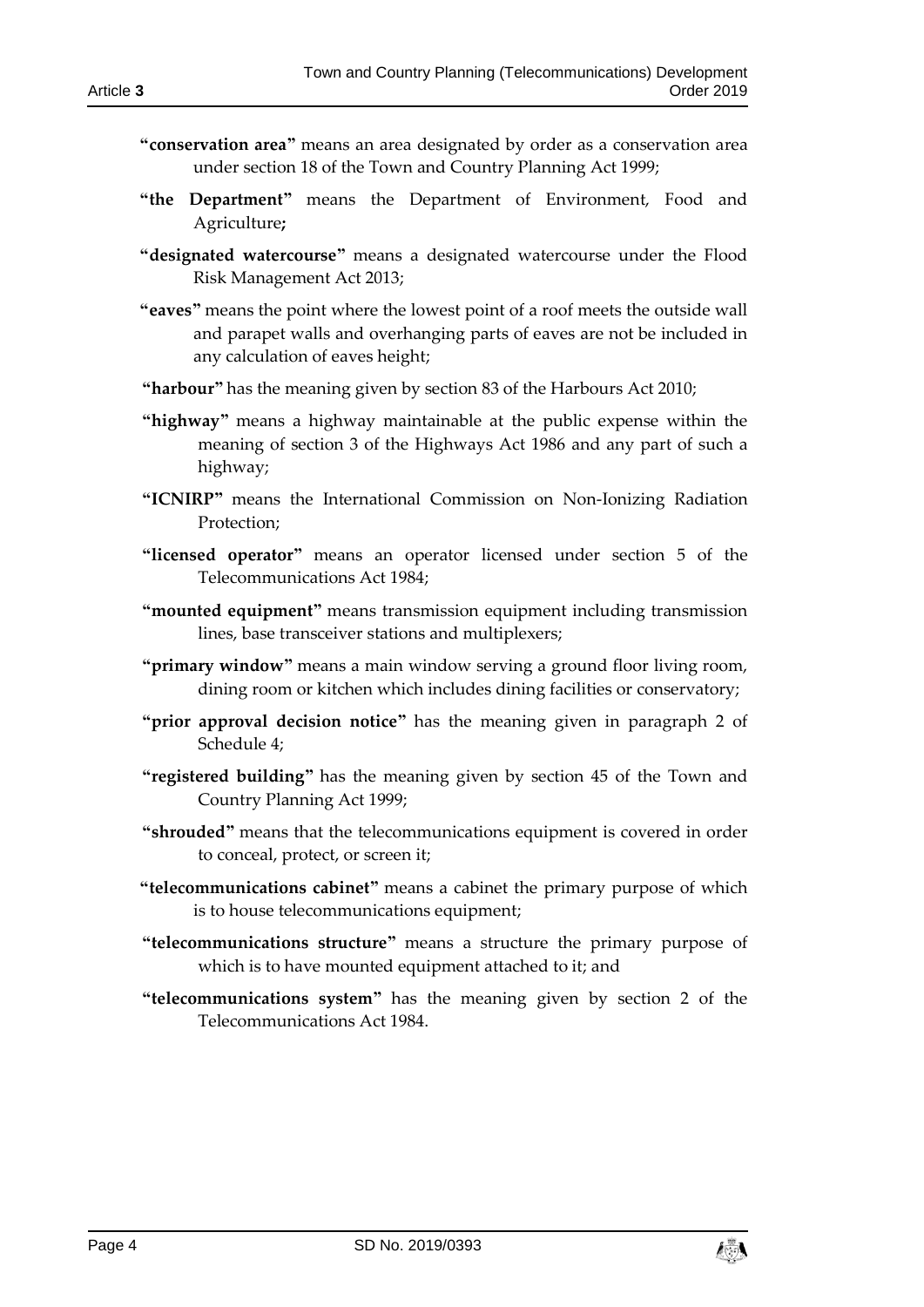## **PART 2 – APPROVED DEVELOPMENT**

### <span id="page-4-1"></span><span id="page-4-0"></span>**4 Planning approval for development specified in Schedule 2**

Planning approval is granted for the classes of development specified in Schedule 2 to the extent and subject to the conditions and limitations as specified in —

- (a) that Schedule; and
- (b) Schedule 1.

## <span id="page-4-2"></span>**5 Planning approval for development specified in Schedule 3**

Subject to the giving of prior approval, planning approval is granted for the classes of development specified in Schedule 3 —

- (a) if that development does not meet the conditions for, or exceeds the limitations, specified in Schedule 2; and
- (b) to the extent and subject to the conditions and limitations specified in —
	- (i) Schedule 3;
	- (ii) Schedule 1; and
	- (iii) the relevant prior approval decision notice.
- <span id="page-4-3"></span>**6 Procedure for making and determining applications for prior approval**

Schedule 4 sets out the procedure for the making, and the determination, of applications for prior approval.

## <span id="page-4-5"></span><span id="page-4-4"></span>**PART 3 – TRANSITIONAL PROVISIONS AND REVOCATION**

## **7 Transitional provisions**

Any undetermined application for a determination as to whether prior approval is required, or for the granting of prior approval, under the Town and Country Planning (Permitted Development) (Telecommunications) Order 2013 made before this Order comes into operation is to be determined in accordance with that Order as if this Order had not been made.

### <span id="page-4-6"></span>**8 Revocation**

The Town and Country Planning (Permitted Development) (Telecommunications) Order 2013<sup>1</sup> is revoked.

1

<sup>&</sup>lt;sup>1</sup> SD 0433/13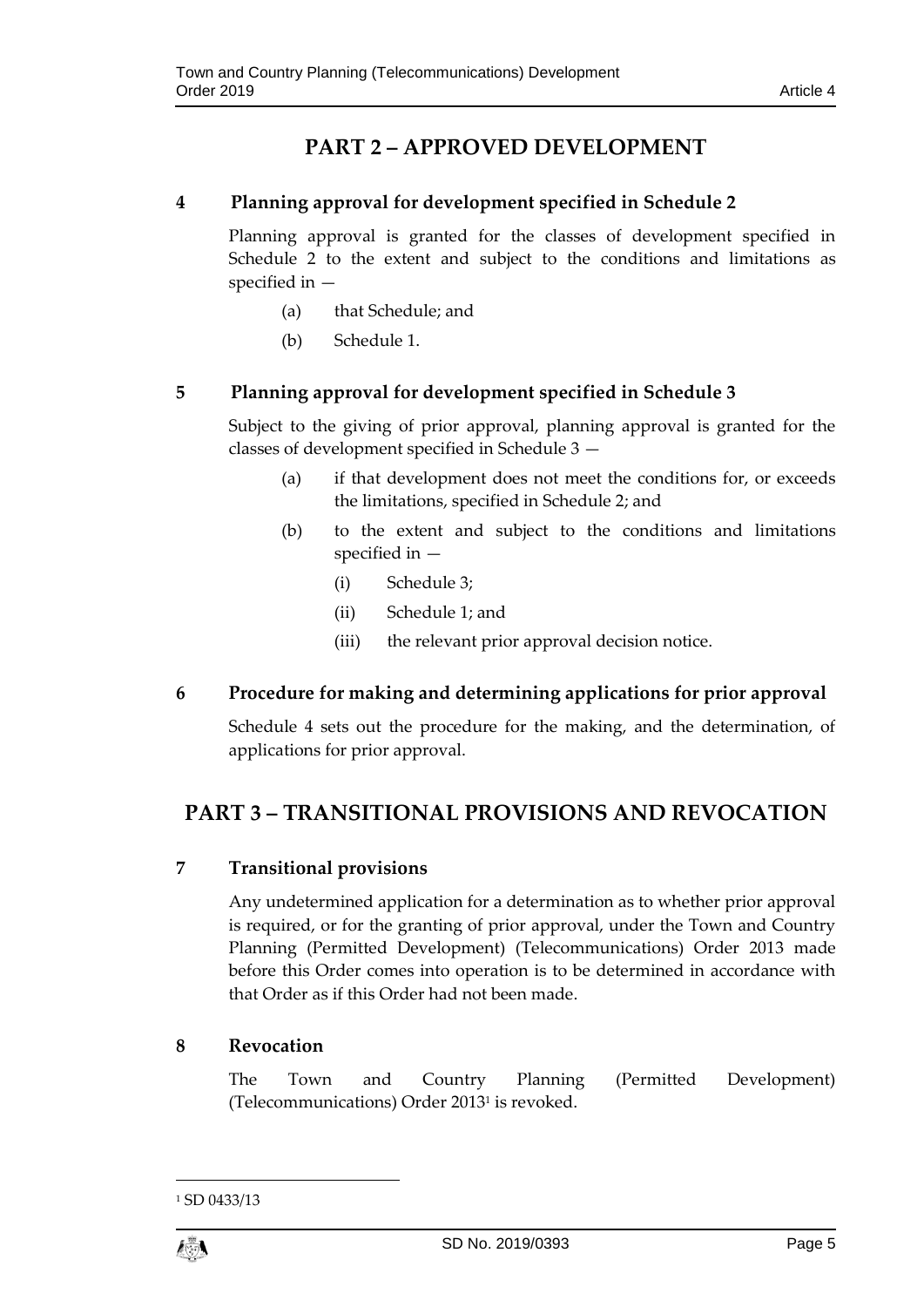#### **MADE 22 OCTOBER 2019**

### **CHRIS THOMAS MHK**

*Minister for Policy and Reform*

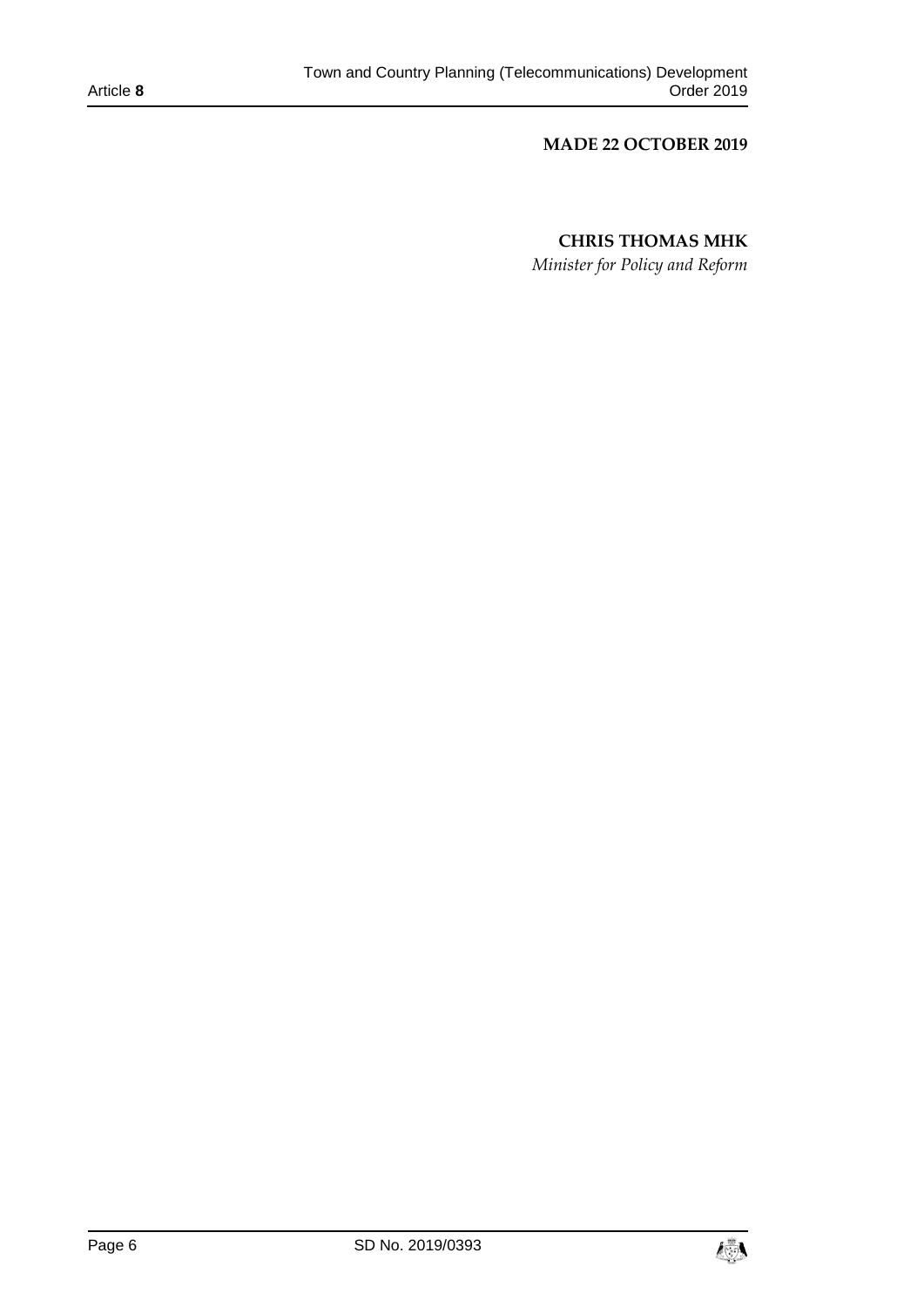#### [Articles 4 and 5]

#### **GENERAL CONDITIONS**

- <span id="page-6-1"></span><span id="page-6-0"></span>1 The development must be carried out by or on behalf of a licensed operator for the purpose of the operator's telecommunications system and in accordance with the operator's licence.
- 2 The development must be in full compliance with the requirements of the radio frequency public exposure guidelines of the ICNIRP.
- 3 The development must not contravene any condition lawfully imposed on the grant of planning approval for development or use of land or buildings.
- 4 The development must not
	- (a) require or involve the formation, laying out or material widening of a means of access to a highway used by vehicular traffic; or
	- (b) create an obstruction to
		- (i) the view of persons using any such highway so as to be likely to cause danger to such persons; or
		- (ii) means of access to a highway used by vehicular traffic.
- 5 The development must not interfere with the safe operation of the airport or any harbour.
- 6 Development on or adjacent to a pavement must not take place–
	- (a) if the existing width between the up-stand of the kerb or any existing street furniture is 1500mm or less; or
	- (b) in any other case, if doing so would reduce that width to less than 1500mm.
- 7 No development may take place in, on, over or under
	- (a) a registered building or ancient monument;
	- (b) land which forms the curtilage of a registered building or ancient monument; or
	- (c) land which is designated as, or as part of, an area of special scientific interest.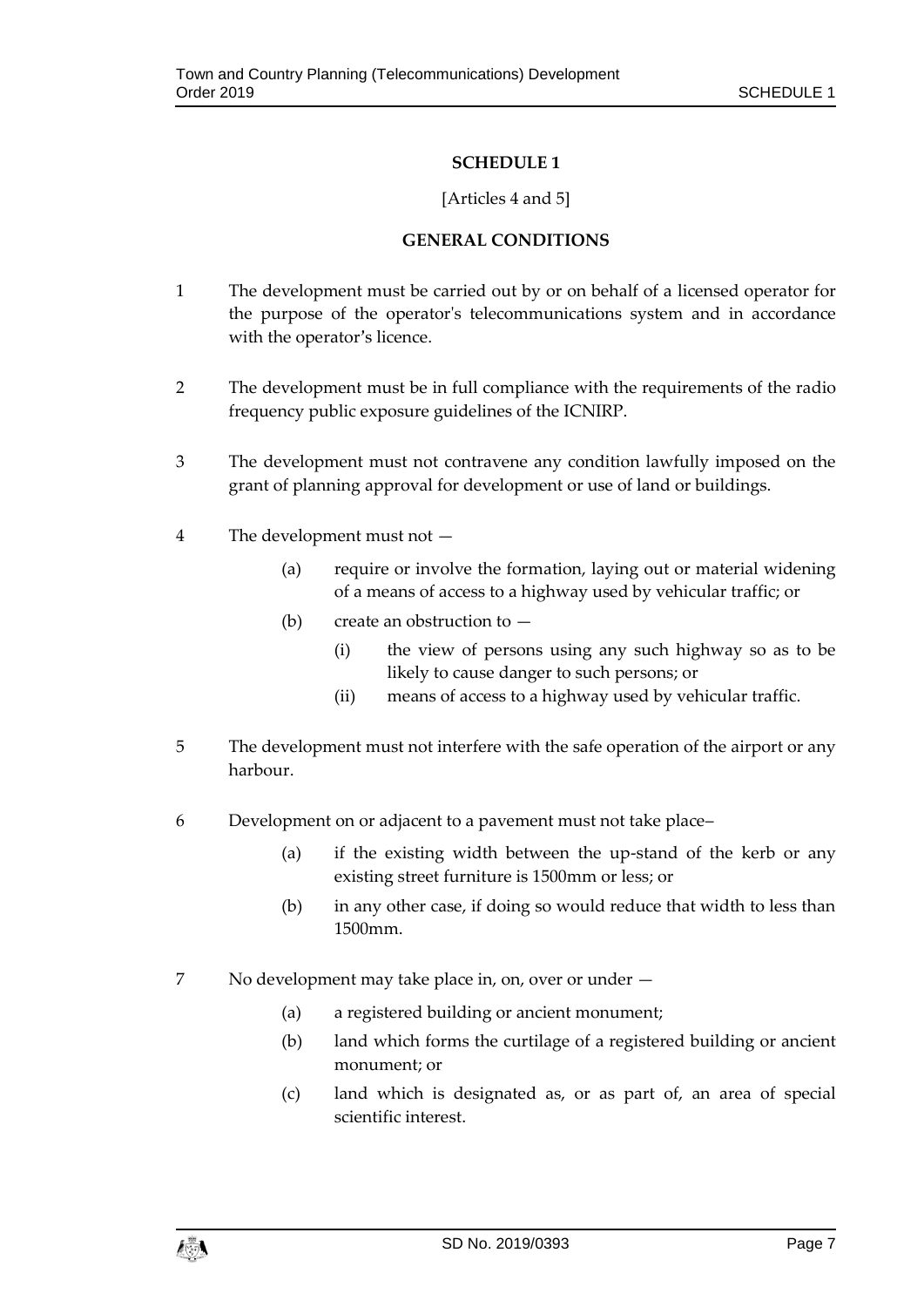- 8 The construction (including foundations) must not involve the felling, lopping or limbing of any tree or interfere with the root system of any such tree.
- 9 Unless otherwise approved in writing by the Department, any telecommunications cabinet, mounted equipment or telecommunications structure must be removed from the land, building or structure on which it is situated, within 6 months of it no longer being required for telecommunications purposes, and such land, building or structure must be restored to its condition before the development took place, so far as is practicable.
- 10 Development which is specified in Schedule 3 must
	- (a) not commence unless
		- (i) a prior approval decision notice has been issued to the applicant under paragraph 2(3) and (4) of Schedule 4 advising the applicant that prior approval has been given; or
		- (ii) the application is treated as having been approved under paragraph 3(3) of that Schedule;
	- (b) not commence any later than the expiry of 3 years following the date on which —
		- (i) the notice referred to in sub-paragraph  $(a)(i)$  was issued to the applicant; or
		- (ii) the application is treated as having been approved under paragraph 3(3) of Schedule 4; and
	- (c) only be carried out in accordance with the details approved by the Department.
- 11 In paragraph 10 **"application"** means an application for prior approval and **"applicant"** means a person making an application.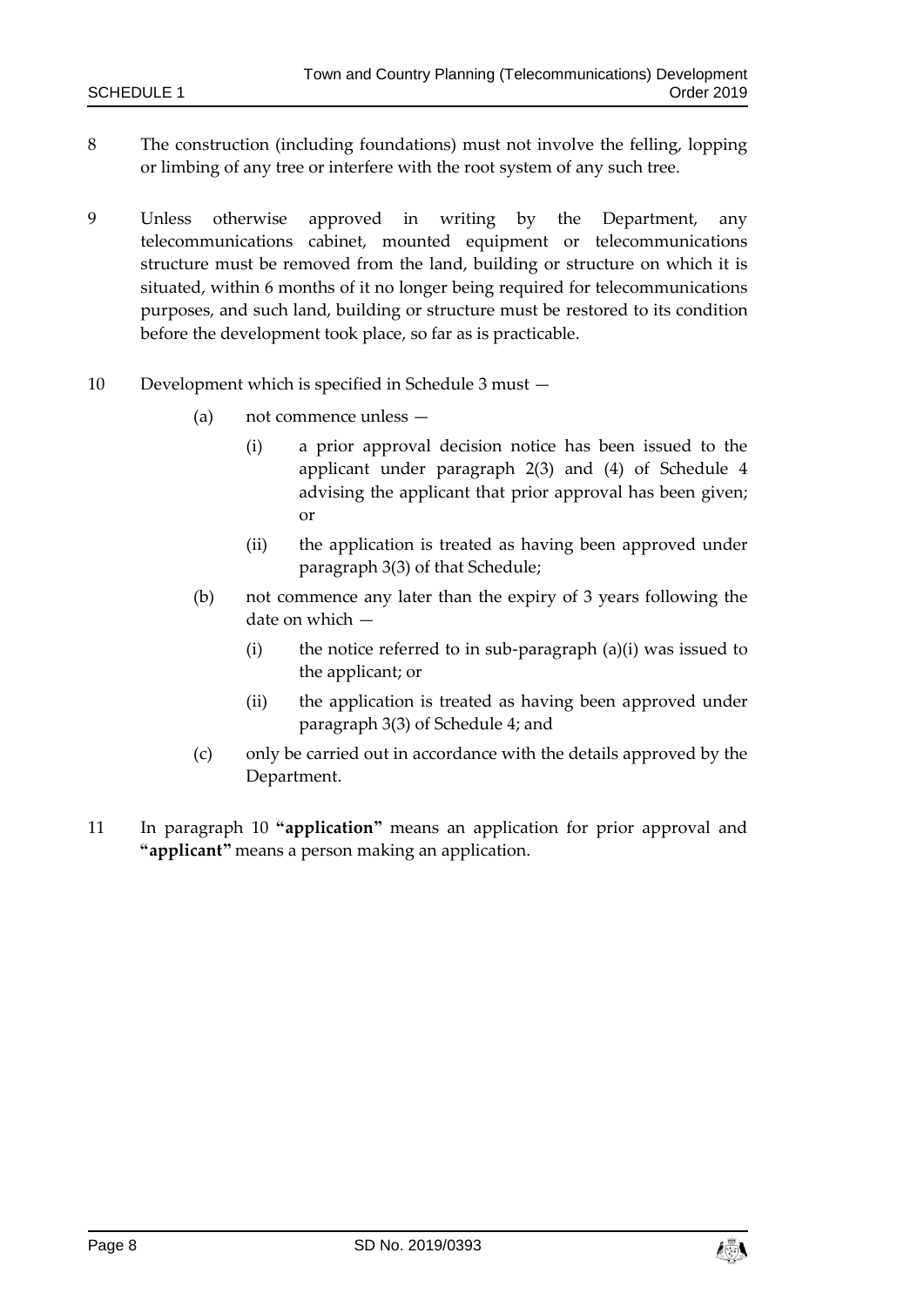### [Article 4]

## <span id="page-8-1"></span><span id="page-8-0"></span>**APPROVED DEVELOPMENT NOT SUBJECT TO PRIOR APPROVAL PROCESS**

## **PART 1 - TELECOMMUNICATIONS CABINETS**

| Class of development                        | Conditions or limitations                |
|---------------------------------------------|------------------------------------------|
| <b>Class 1 Telecommunications Cabinets</b>  | No part of the development may be<br>1   |
| The installation, alteration or replacement | within a conservation area.              |
| of a telecommunications cabinet             | No part of the development may be<br>2   |
|                                             | within 9 metres of a designated          |
|                                             | watercourse.                             |
|                                             | 3<br>No part of the development may be   |
|                                             | within 20 metres of a primary            |
|                                             | window unless it would be behind         |
|                                             | the elevation that contains the          |
|                                             | window.                                  |
|                                             | No part of the development may<br>4      |
|                                             | $exceed -$                               |
|                                             | (a) 1.5 metres in height; or             |
|                                             | (b) 2.5 cubic metres.                    |
|                                             | No noise emitted by the development<br>5 |
|                                             | may be audible at a level exceeding 43   |
|                                             | dBA at the façade of any residential     |
|                                             | property.                                |

#### **Table 1**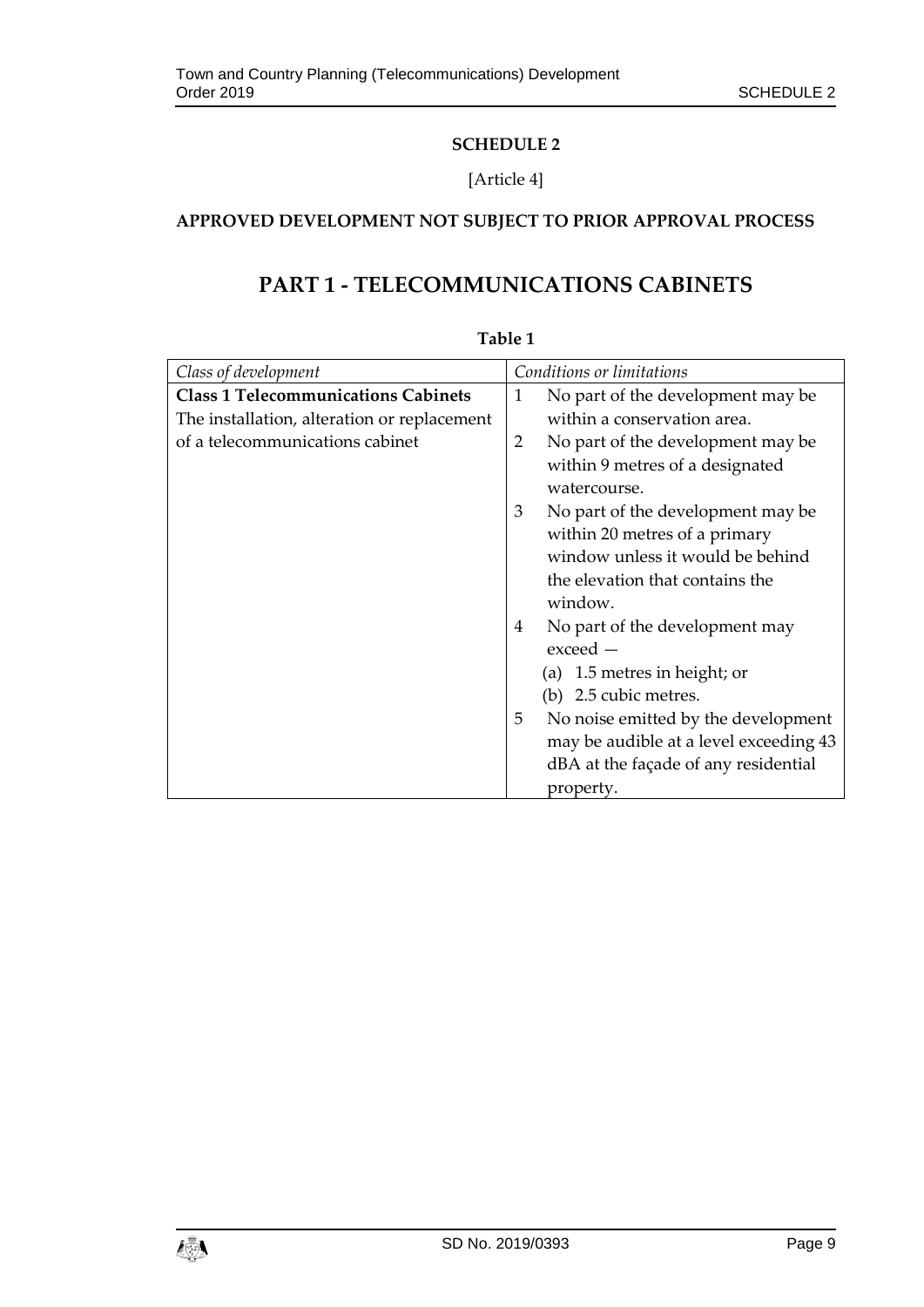## **PART 2 - TELECOMMUNICATIONS STRUCTURES**

| Class of development                         |                | Conditions or limitations                |
|----------------------------------------------|----------------|------------------------------------------|
| <b>Class 2 Telecommunications Structures</b> | 1              | No part of the development may be        |
| on Land                                      |                | within a conservation area.              |
| The installation, alteration or a            | 2              | No part of the development may be        |
| replacement of a telecommunications          |                | within 9 metres of a designated          |
| structure on land                            |                | watercourse.                             |
|                                              | 3              | No part of the development may be        |
|                                              |                | within 20 metres of a primary            |
|                                              |                | window unless it would be behind         |
|                                              |                | the elevation that contains the          |
|                                              |                | window.                                  |
|                                              | 4              | No part of the development may           |
|                                              |                | exceed -                                 |
|                                              |                | (a) 15 metres in height; or              |
|                                              |                | (b) 0.3 metres in diameter.              |
| <b>Class 3 Telecommunications Structures</b> | $\mathbf{1}$   | No part of the development may be        |
| on Buildings between 4 and 12 metres in      |                | within a conservation area.              |
| height                                       | $\overline{2}$ | There must be no more than 2             |
| The installation, alteration or a            |                | telecommunications structures on any     |
| replacement of a telecommunications          |                | one building.                            |
| structure on the roof of a building which    | 3              | If the structure is to be installed on a |
| is no less than 4 and no more than 12        |                | pitched roof, it must be at eaves level. |
| metres in height (not including the          | 5              | The telecommunications structure to      |
| proposed or any existing                     |                | be installed must not exceed —           |
| telecommunications structures)               |                | (a) 10% of the height of the building    |
|                                              |                | plus 1 metre in height; and              |
|                                              |                | (b) 1 metre in diameter.                 |
| <b>Class 4 Telecommunications Structures</b> | $\mathbf{1}$   | No part of the development may be        |
| on Buildings more than 12 metres in          |                | within a conservation area.              |
| height                                       | $\overline{2}$ | There must be no more than 2             |
| The installation, alteration or a            |                | telecommunications structures on any     |
| replacement of a telecommunications          |                | one building.                            |
| structure on the roof of a building which    | 3              | If the structure is to be installed on a |
| is more than 12 metres in height (not        |                | pitched roof, it must be at eaves level. |
| including the proposed or any existing       | 4              | The structure to be installed must not   |

#### **Table 2**

telecommunications structures)

exceed —

(a) 4 metres in height; and (b) 2 metres in diameter.

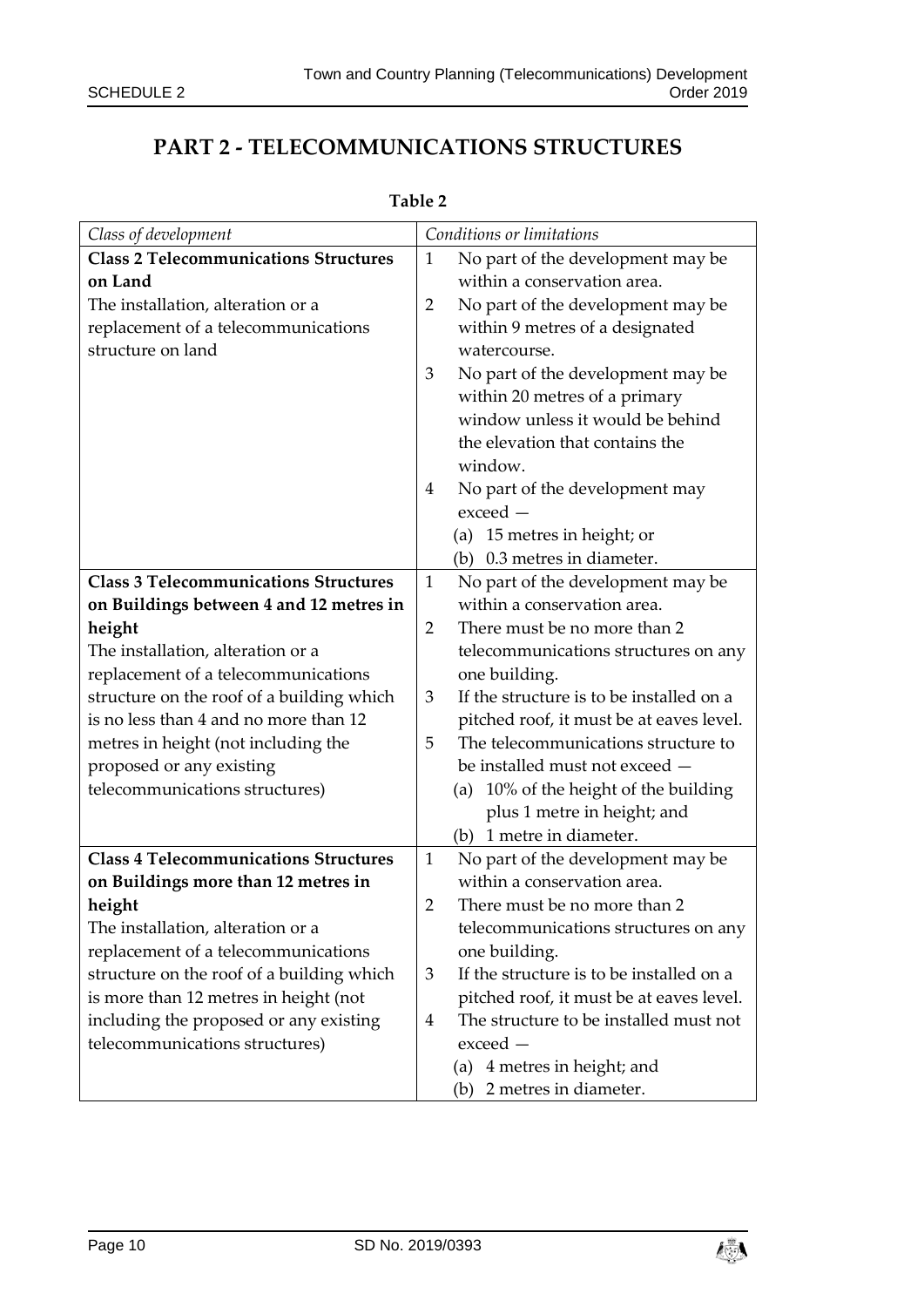## **PART 3 - MOUNTED EQUIPMENT**

## **Table 3**

| Class of development                         | Conditions or limitations                        |
|----------------------------------------------|--------------------------------------------------|
| <b>Class 5 Mounted Equipment on</b>          | The development must be shrouded.<br>1           |
| <b>Telecommunications Structures on Land</b> | The development must not exceed -<br>2           |
| The installation, alteration or a            | the height of the structure plus 1<br>(a)        |
| replacement of mounted equipment on a        | metre in height; and                             |
| land-based telecommunications structure      | 1 metre in diameter.<br>(b)                      |
| <b>Class 6 Mounted Equipment on</b>          | The mounted equipment must not<br>$\mathbf{1}$   |
| <b>Telecommunications Structures on</b>      | exceed the height of the                         |
| buildings                                    | telecommunications structure plus 1              |
| The installation, alteration or a            | metre in height.                                 |
| replacement of mounted equipment on a        | No more than 6 items of mounted<br>$\mathcal{D}$ |
| telecommunications structures on top of      | equipment may be installed on the                |
| the roof of a building                       | telecommunications structure.                    |
| Class 7 Mounted Equipment on the side        | No part of the development may be<br>1           |
| of a Building                                | within a conservation area.                      |
| The installation, alteration or a            | 2<br>The mounted equipment must not              |
| replacement of mounted equipment on          | exceed 0.6 metres in diameter.                   |
| the side of a building                       | No more than one item of mounted<br>3            |
|                                              | equipment may be installed on any                |
|                                              | elevation of the building (including             |
|                                              | the front).                                      |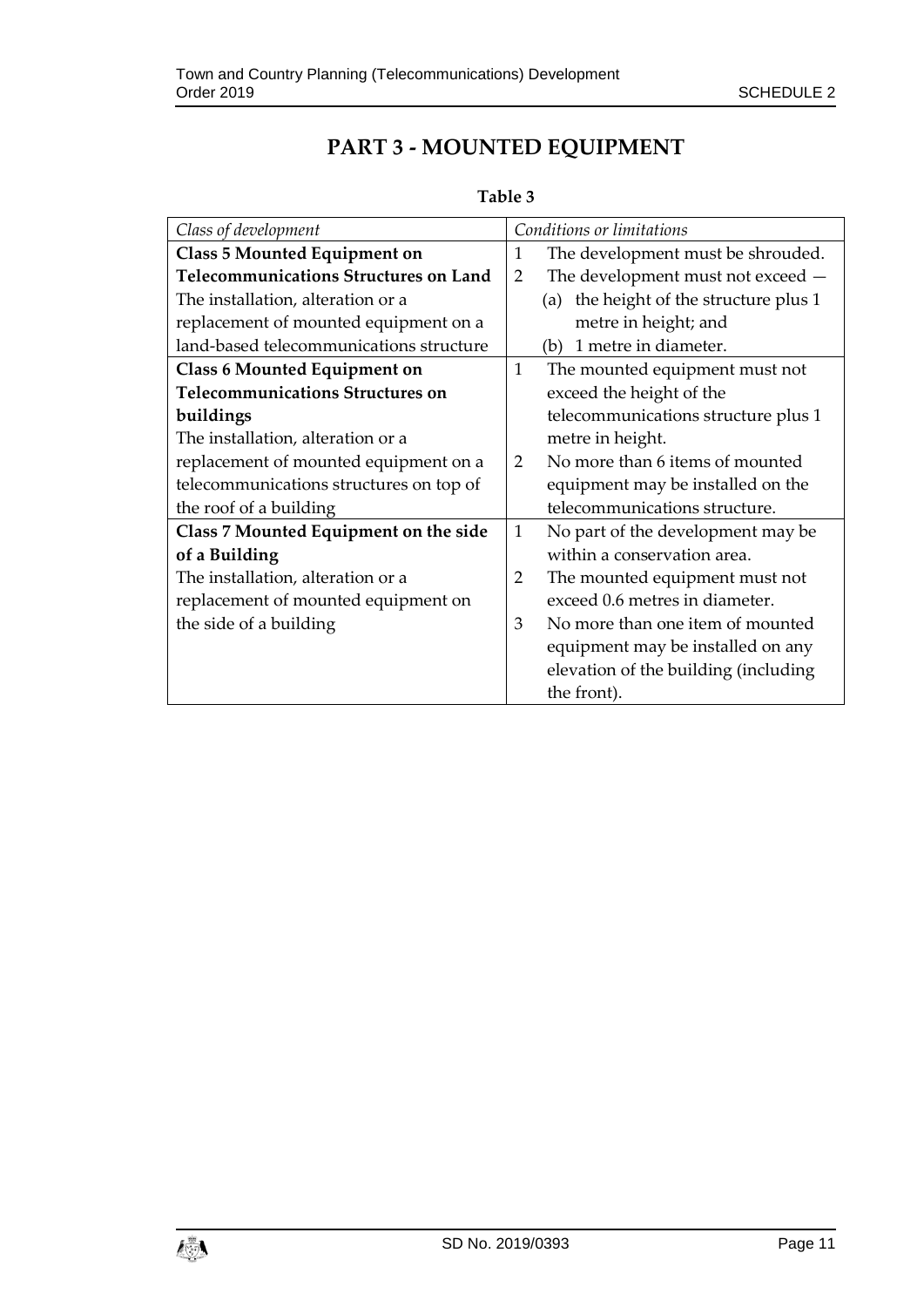## **PART 4 - UNDERGROUND TELECOMMUNICATIONS EQUIPMENT**

#### **Table 4**

| Class of development              | Conditions or limitations              |
|-----------------------------------|----------------------------------------|
| Class 8 Underground               | No part of the development may         |
| telecommunications equipment      | be within 9 metres of a designated     |
| The installation, alteration or a | watercourse.                           |
| replacement of underground        | The surface must be reinstated to<br>2 |
| telecommunications equipment      | its condition before the               |
|                                   | commencement of the operations.        |
|                                   |                                        |

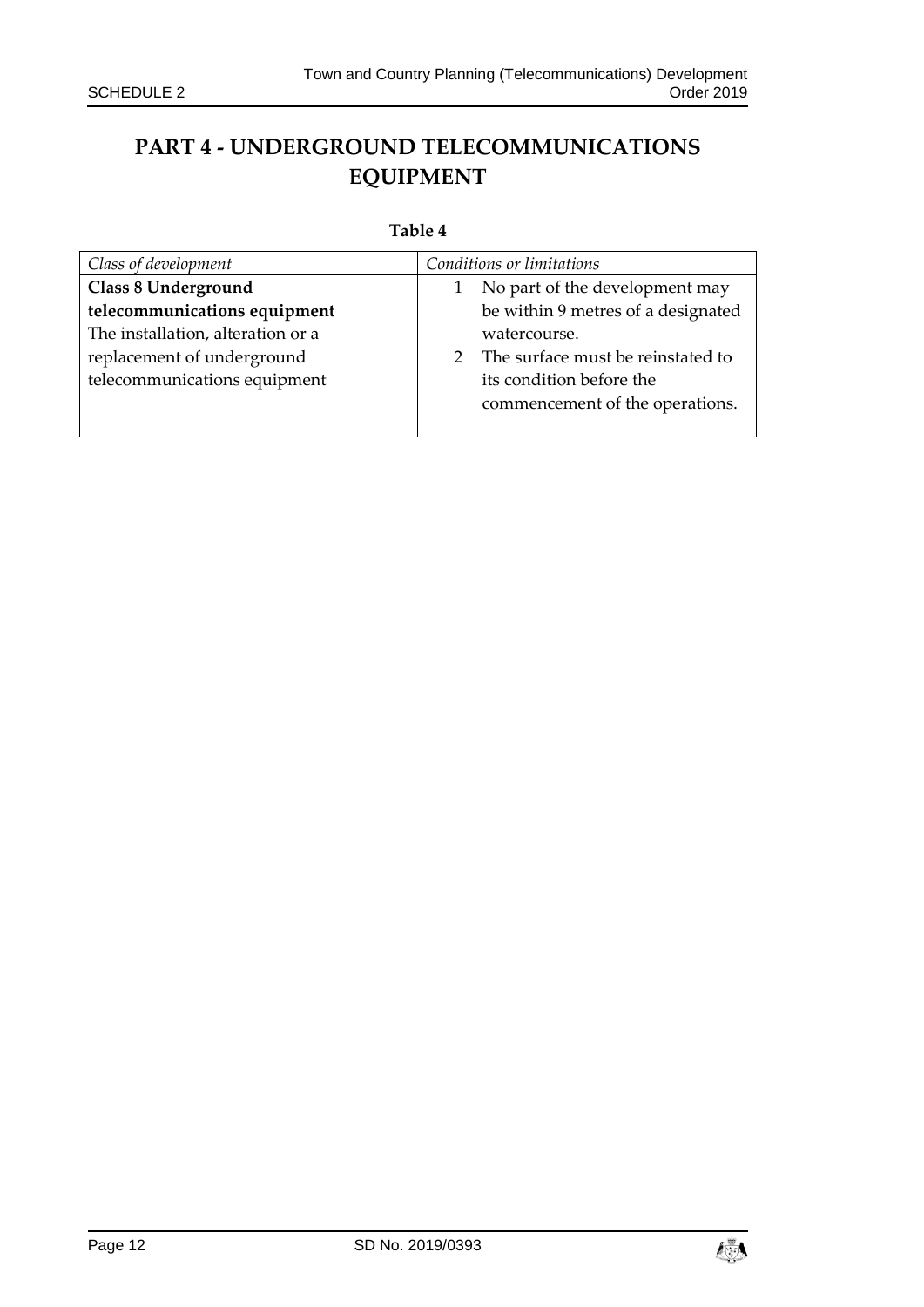### [Article 5]

## <span id="page-12-1"></span><span id="page-12-0"></span>**APPROVED DEVELOPMENT SUBJECT TO PRIOR APPROVAL PROCESS**

## **PART 1 - TELECOMMUNICATIONS CABINETS**

| Table 1                                    |                                        |  |
|--------------------------------------------|----------------------------------------|--|
| Class of development                       | Conditions or limitations              |  |
| <b>Class 1 Telecommunications Cabinets</b> | The cabinet must not exceed 2.5 cubic  |  |
| The installation, alteration or a          | metres.                                |  |
| replacement of a telecommunications        | No noise emitted by the development    |  |
| cabinet                                    | may be audible at a level exceeding 43 |  |
|                                            | dBA at the façade of any residential   |  |
|                                            | property.                              |  |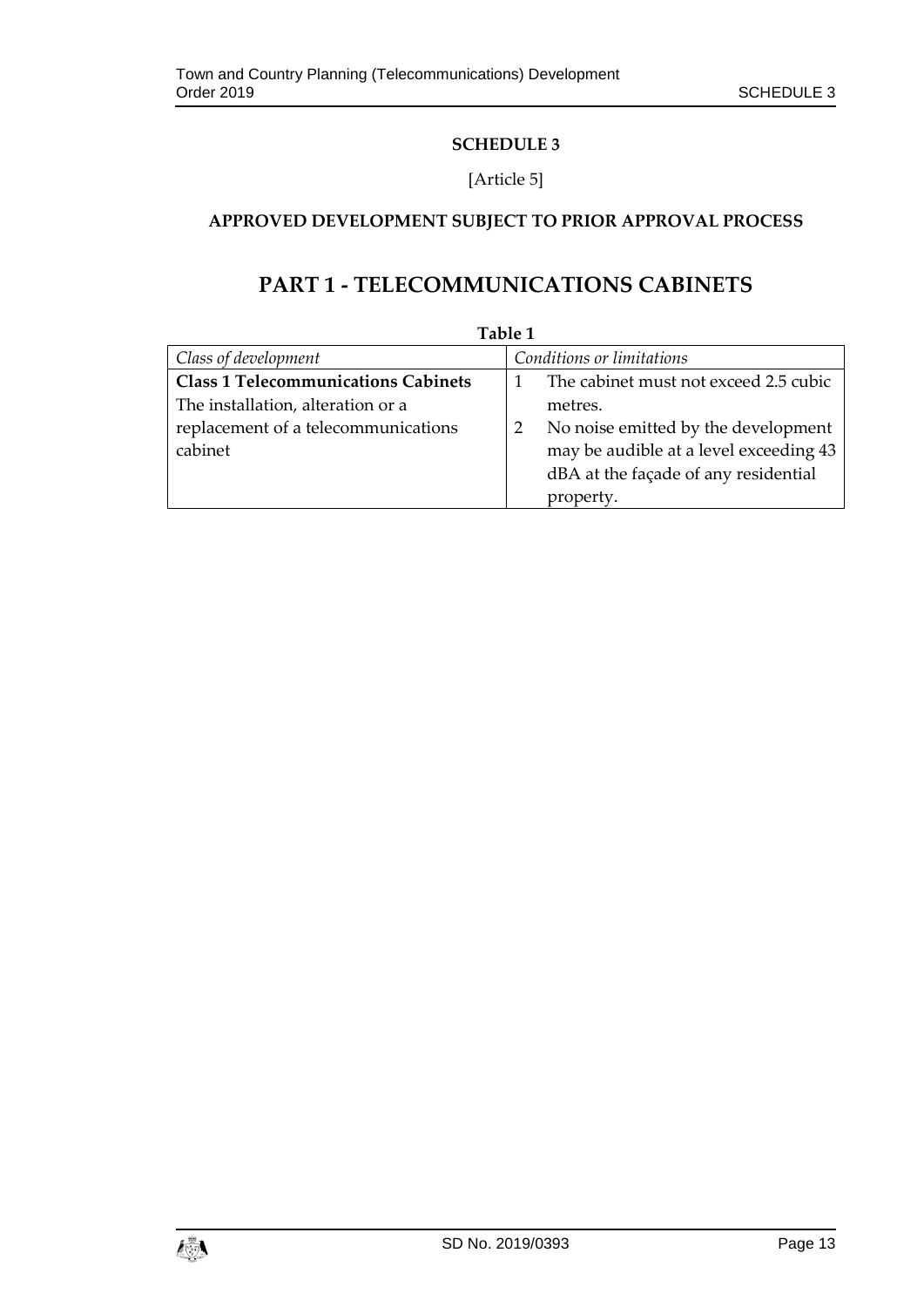## **PART 2 - TELECOMMUNICATIONS STRUCTURES**

| Table 2                                      |                                           |  |
|----------------------------------------------|-------------------------------------------|--|
| Class of development                         | Conditions or limitations                 |  |
| <b>Class 2 Telecommunications Structures</b> | No part of the development may            |  |
| on Land                                      | $exceed -$                                |  |
| The installation, alteration or a            | (a) 15 metres in height; or               |  |
| replacement of a telecommunications          | 0.3 metres in diameter.<br>(b)            |  |
| structure on land                            |                                           |  |
| <b>Class 3 Telecommunications Structures</b> | The telecommunications structure to be    |  |
| on Buildings between 4 and 12 metres in      | installed must not exceed either of the   |  |
| height                                       | following (whichever is greater) $-$      |  |
| The installation, alteration or a            | 10% of the height of the building<br>(a)  |  |
| replacement of a telecommunications          | plus 1 metre in height; or                |  |
| structure installed on the roof of a         | (b) 30% of the height of the building.    |  |
| building which is between 4 and 12           |                                           |  |
| metres in height (not including the          |                                           |  |
| proposed or any existing                     |                                           |  |
| telecommunications structures)               |                                           |  |
| <b>Class 4 Telecommunications Structures</b> | The structure must not exceed 4 metres in |  |
| on Buildings more than 12 metres in          | height.                                   |  |
| height                                       |                                           |  |
| The installation, alteration or a            |                                           |  |
| replacement of a telecommunications          |                                           |  |
| structure on the roof of a building which    |                                           |  |
| is more than 12 metres in height (not        |                                           |  |
| including the proposed or any existing       |                                           |  |
| telecommunications structures)               |                                           |  |

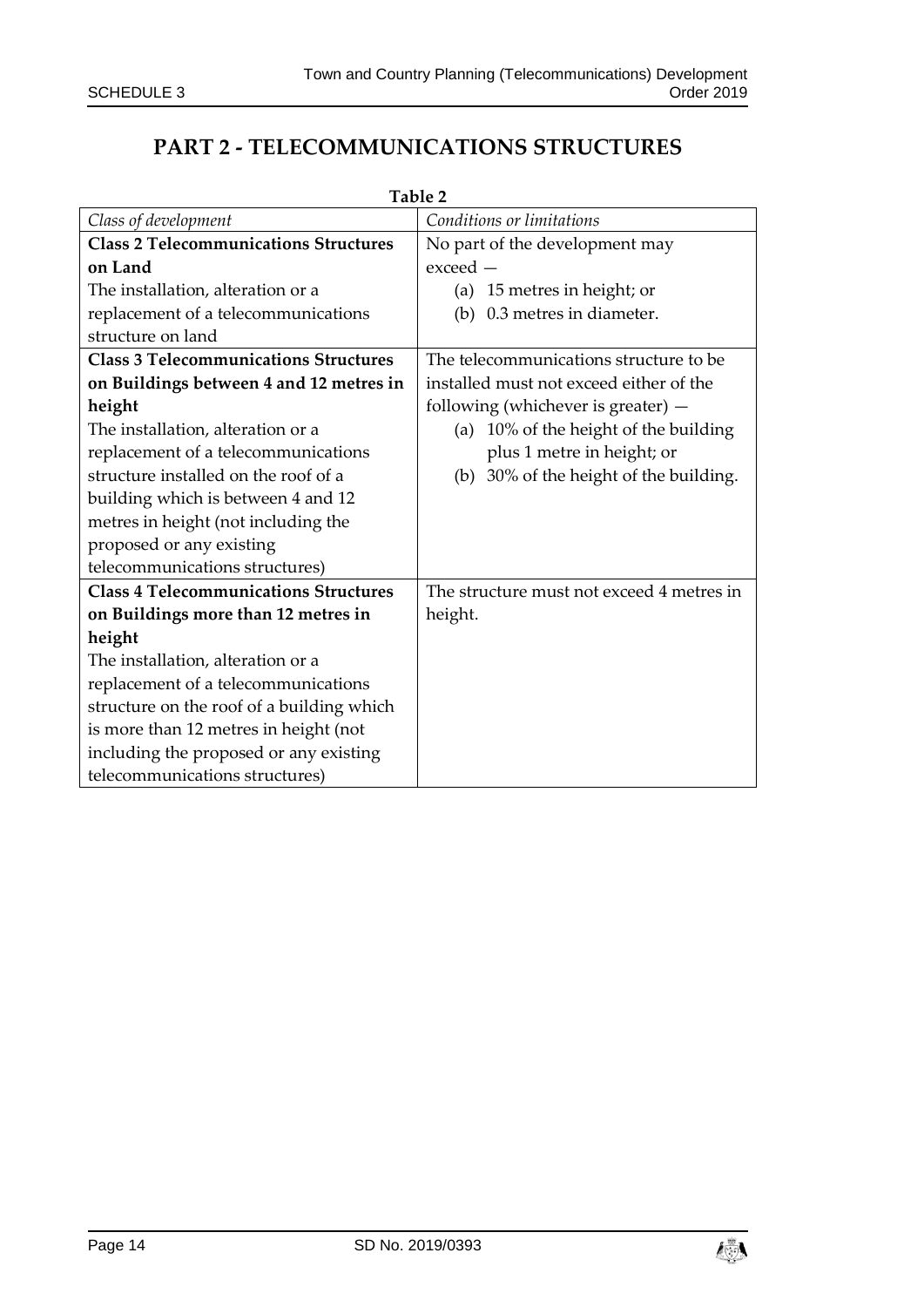## **PART 3 - MOUNTED EQUIPMENT**

| m<br>, ,<br>n |  |
|---------------|--|
|---------------|--|

| Class of development                         | Conditions or limitations |
|----------------------------------------------|---------------------------|
| Class 5 Mounted Equipment on                 | None                      |
| <b>Telecommunications Structures on Land</b> |                           |
| The installation, alteration or a            |                           |
| replacement of mounted equipment on a        |                           |
| land-based telecommunications structure      |                           |
| <b>Class 6 Mounted Equipment on</b>          | None                      |
| <b>Telecommunications Structures on</b>      |                           |
| <b>Buildings</b>                             |                           |
| The installation, alteration or a            |                           |
| replacement of mounted equipment on a        |                           |
| telecommunications structures on top of      |                           |
| the roof of a building                       |                           |
| Class 7 Mounted Equipment on the side        | None                      |
| of a Building                                |                           |
| The installation, alteration or a            |                           |
| replacement of mounted equipment on          |                           |
| the side of a building                       |                           |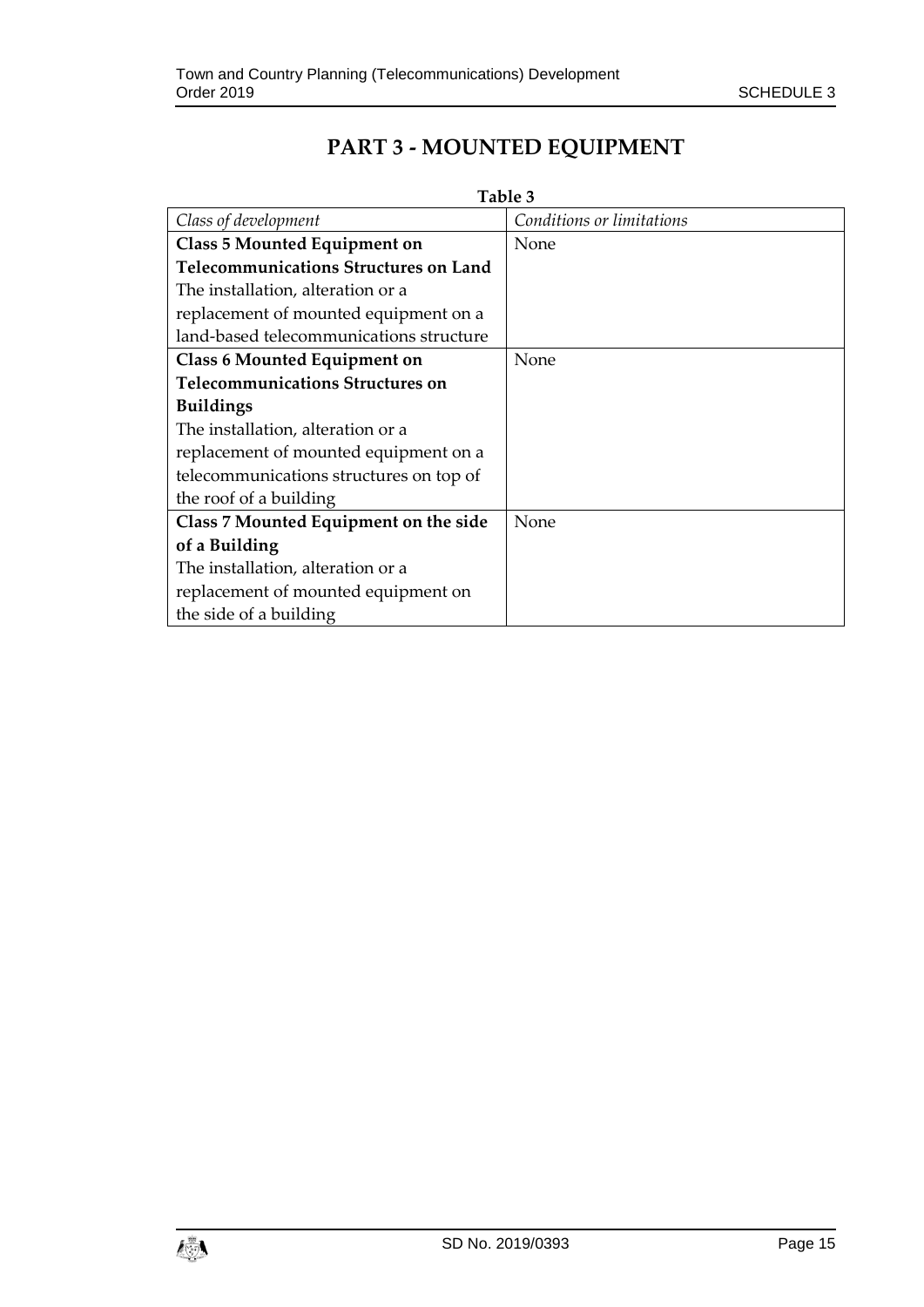#### [Article 6]

#### <span id="page-15-1"></span><span id="page-15-0"></span>**MAKING AND DETERMINING APPLICATIONS FOR PRIOR APPROVAL**

#### 1 **Making an application**

- (1) An application must be made to the Department by, or on behalf of, the applicant in accordance with the instructions on a form supplied by the Department for that purpose or in such other written form as the Department may accept.
- (2) An application must be sent to the Department at any such postal or electronic address as the Department may require.
- (3) An application must be accompanied by—
	- (a) a written description of the proposed development;
	- (b) a written statement of the reasons for the choice of design of the proposed development;
	- (c) an accurate and up-to-date location plan to a scale of 1:500 or 1:1250 on which —
		- (i) there is a clearly marked north point;
		- (ii) the site that is the subject of the application is clearly defined with a red line; and
		- (iii) there is illustrated the relationship of the site to adjoining land and buildings, to any highway servicing the site, and to the nearest settlement or other familiar point of reference;
	- (d) an illustration showing the relationship of the site to adjoining land and buildings, to any highway servicing the site, and to the nearest settlement or other familiar point of reference, which may either be contained in the location plan referred to in paragraph (c) or in a separate plan not exceeding a scale of 1:10000;
	- (e) a site plan to a scale of not less than 1:500 on which there are indicated accurately —
		- (i) the position of all existing buildings, structures, including, but not limited to, telecommunications structures, trees and other relevant features;
		- (ii) the position of any existing driveways and vehicular access; and
		- (iii) the position of all development proposed as part of the application; and
	- (f) plans, elevations and sections of all development proposed as part of the application to a scale of not less than 1:100, fully

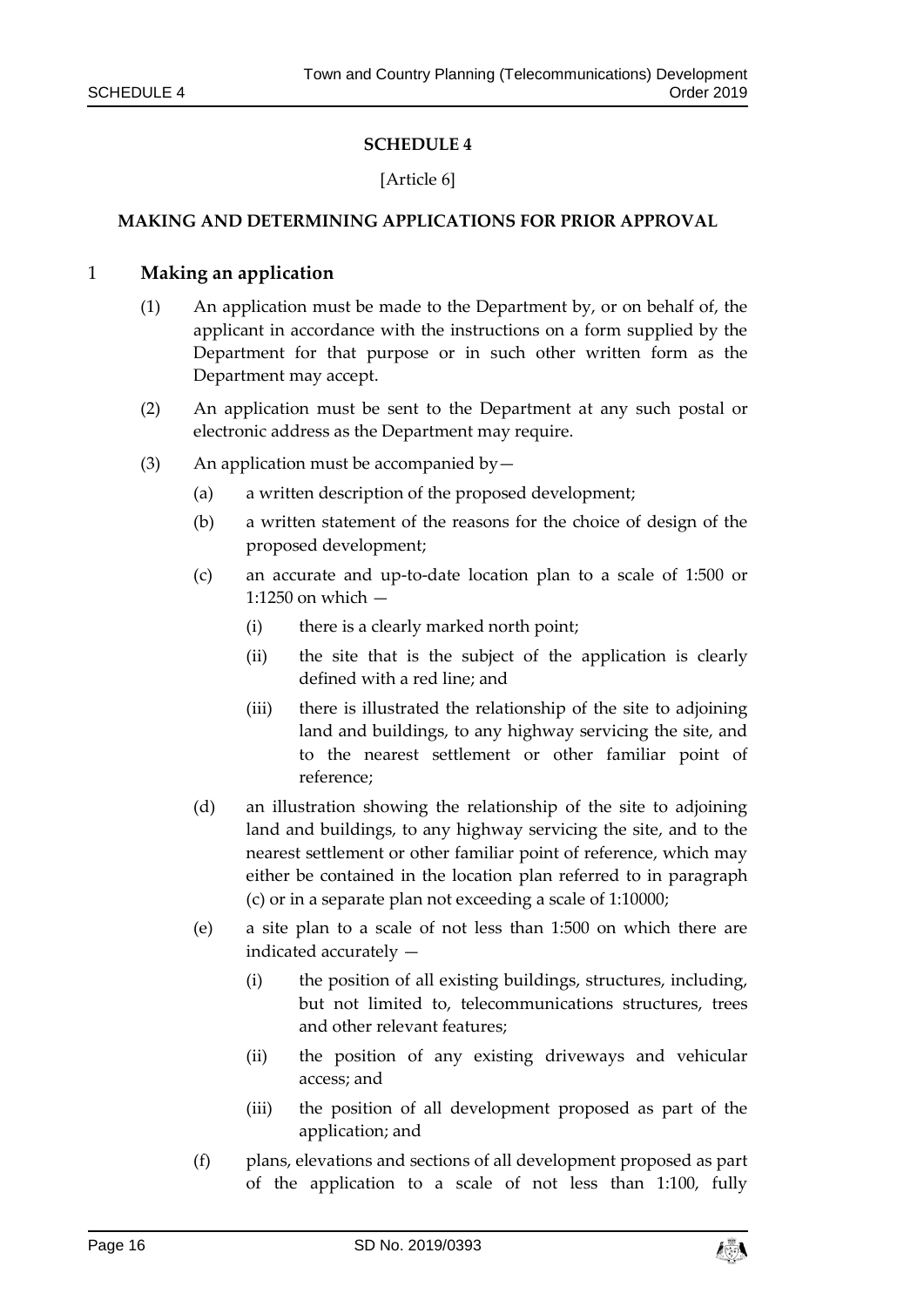dimensional using metric units and annotated to specify floor or base levels relative to a fixed datum point outside the site plan.

- (4) An application must be accompanied by a signed declaration that the equipment and installation —
	- (a) has been designed to be in full compliance with; or
	- (b) falls outside the scope of,

the requirements of the radio frequency public exposure guidelines of the ICNIRP.

(5) An application must be accompanied by any fee required to be paid in respect of the application.

### 2 **Determining an application**

- (1) The Department must consider an application and determine whether the application is approved or refused.
- (2) If an application is approved, approval may be subject to conditions or limitations in addition to those under Schedules 1 and 3.
- (3) Following the determination of an application, the Department must issue a prior approval decision notice to the applicant.
- (4) A prior approval decision notice must set out
	- (a) whether the application is approved (with or without being subject to conditions or limitations) or refused;
	- (b) if it is approved subject to conditions or limitations, what those conditions or limitations are; and
	- (c) if it is refused, the reasons for refusal.
- (5) There is no right of appeal against a decision made under sub-paragraph (1) or conditions or limitations imposed under sub-paragraph (2).

But see sub-paragraph (6).

- (6) A decision to approve an application subject to conditions or limitations or to refuse an application for prior approval in relation to a development does not prevent the applicant from seeking planning approval by—
	- (a) making an application to the Department for planning approval for the carrying out of the development for which an application for prior approval was made but was approved subject to conditions or limitations or refused; or
	- (b) making a fresh application for prior approval in relation to an amended proposal for development.
- (7) The Department must only consider the following factors in determining an application—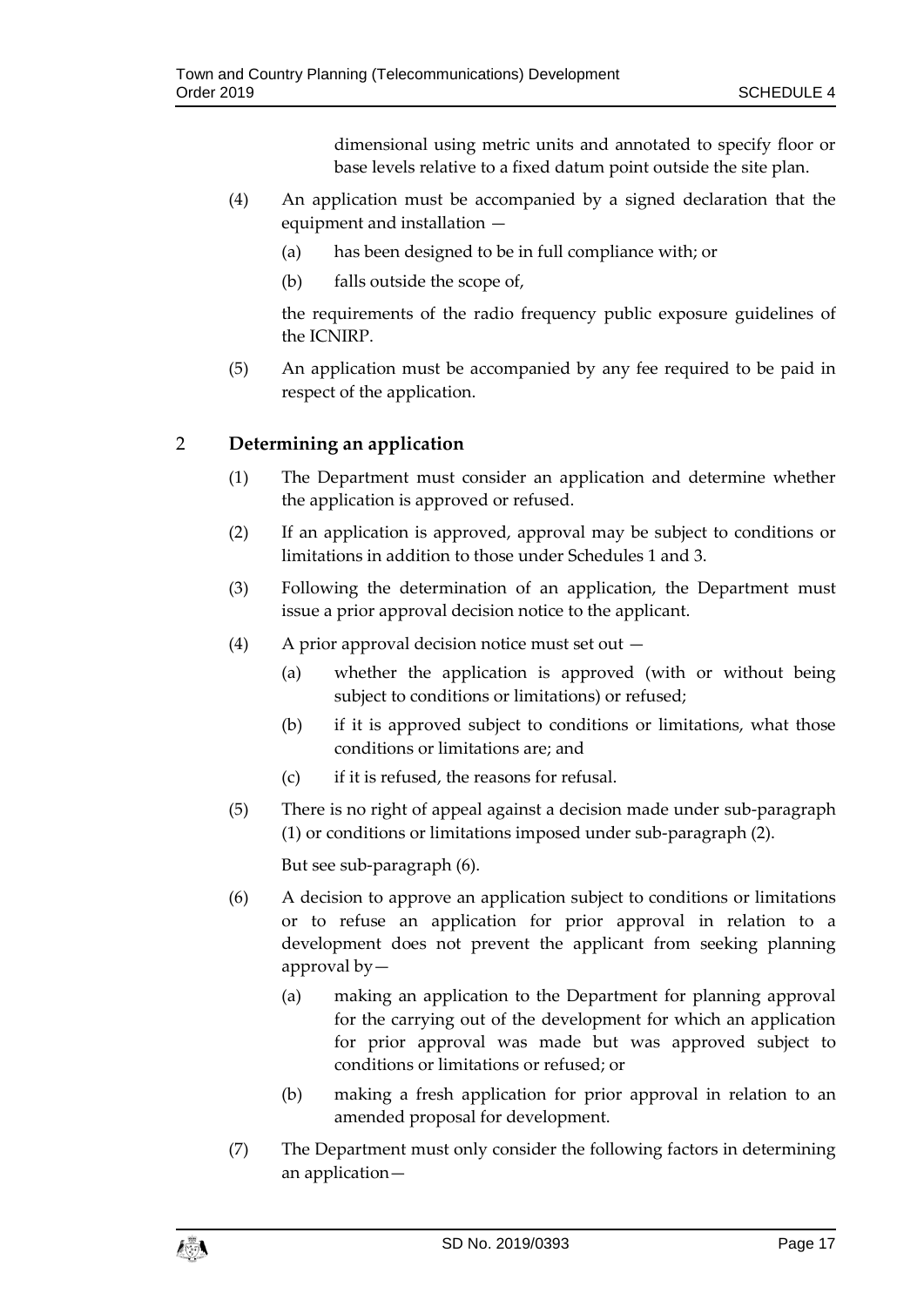- (a) the visual and noise impact on residential amenity;
- (b) the visual impact on the character and appearance of the area;
- (c) the impact on any designated conservation area; and
- (d) the impact on any designated watercourse.
- (8) The Department must only approve an application if it considers that the development would not have a material negative impact in relation to any of the factors specified in sub-paragraph (7).
- (9) The Department must adopt a precautionary approach and in cases of doubt it must assume a material negative impact.
- (10) The Department must not carry out consultation in relation to an application unless it considers technical advice is required.
- (11) If the Department considers technical advice is required in relation to the determination of an application, it may seek the advice of any relevant Departments or other body.
- (12) The Department must have regard to any comments received in response to a request for advice under sub-paragraph (11) insofar as they relate to any of the factors specified in sub-paragraph (7).
- (13) The Department must maintain a public register of applications and prior approval decision notices.

#### 3 **Timescale for Determination**

- (1) If the Department does not issue a prior approval decision notice to the applicant within 42 days of receipt of an application the applicant may write to the Department (and must include a copy of the relevant delivery confirmation) requesting that the application be determined.
- (2) If the Department receives a request made under sub-paragraph (1), it must determine the application within —
	- (a) the following 14 days; or
	- (b) such longer period which has been agreed in writing with the applicant.
- (3) If the Department receives a request made under sub-paragraph (1) and does not issue a prior approval decision notice within the relevant period under sub-paragraph (2) —
	- (a) the application is to be treated as having been approved; and
	- (b) there shall be no right of appeal from that determination.

But this is subject to sub-paragraph (4).

(4) The Department may write to the applicant requesting further information which it considers necessary to determine the application.

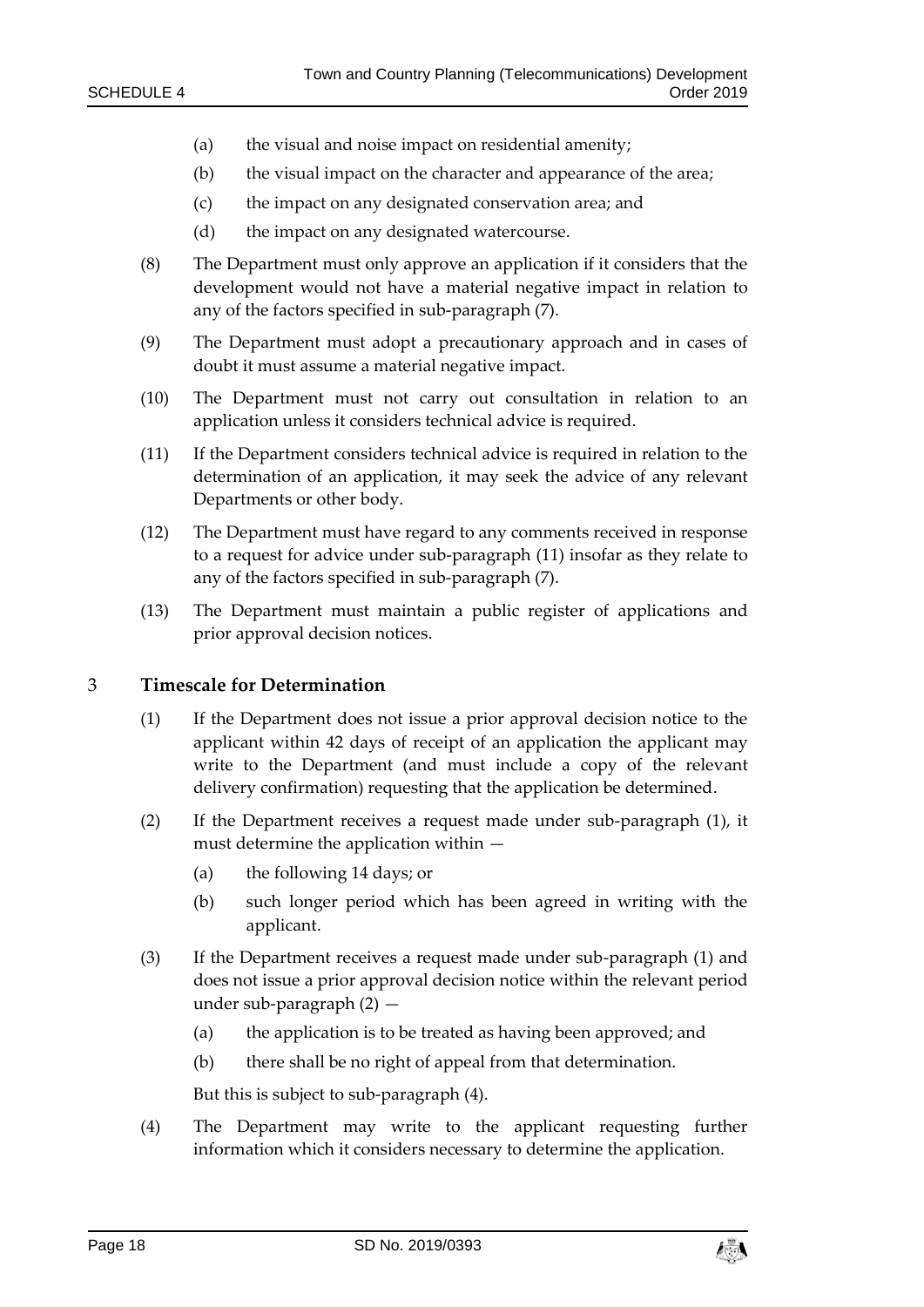- (5) The time periods specified in sub-paragraphs (1) and (2) exclude the time —
	- (a) beginning on the date on which the Department issues a request for further information under sub-paragraph (4); and
	- (b) ending on the date on which the Department receives that information.
- $(6)$  If
	- (a) the Department seeks further information under sub-paragraph (4); and
	- (b) that information is not supplied to the Department within 21 days of it being sought or such other period which has been agreed by the Department in writing,

the application is to be treated as having been withdrawn.

### 4 **Interpretation**

In this Schedule (except in paragraph 2(6)) **"application"** means an application for prior approval and **"applicant"** means a person making an application.